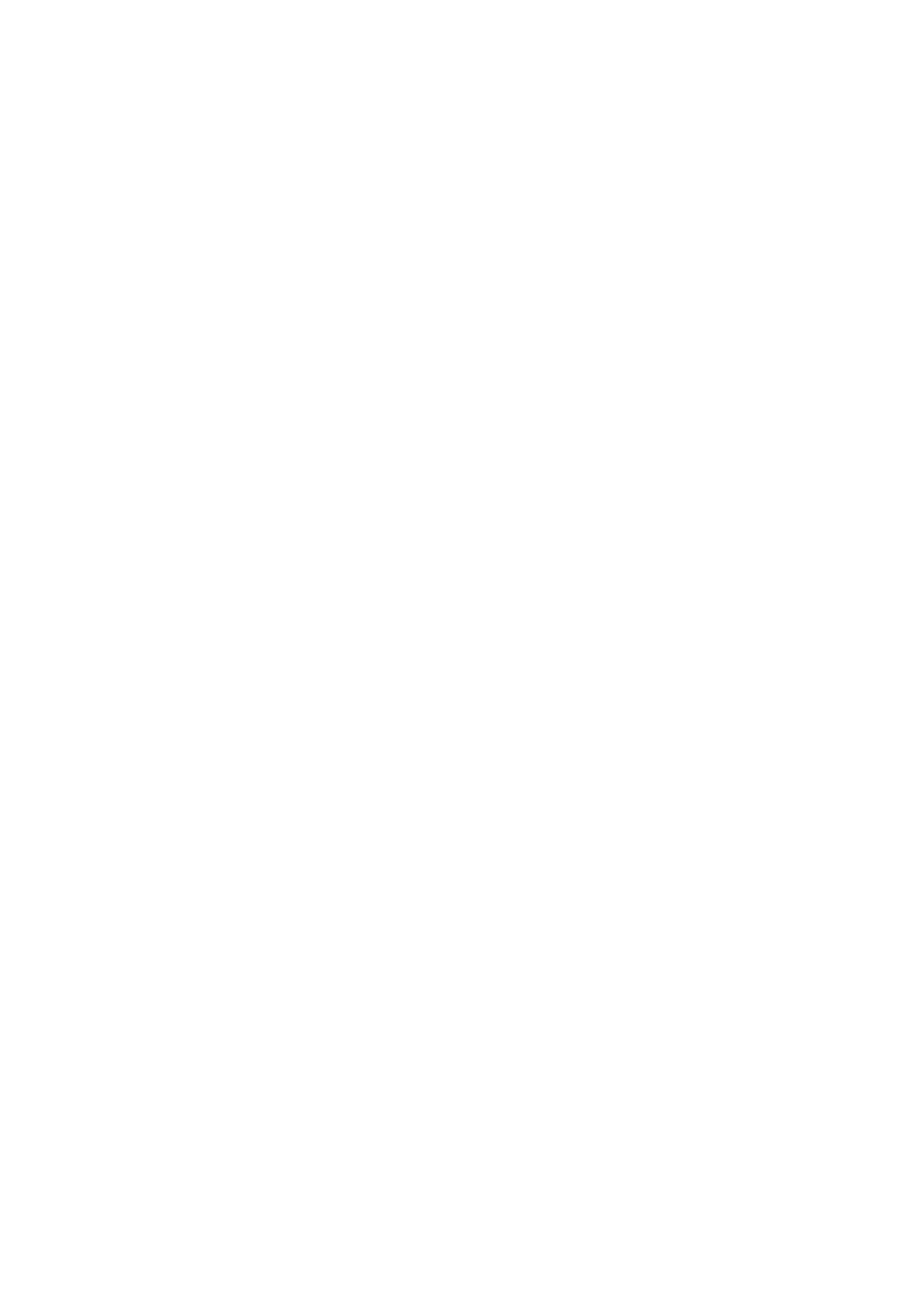# **1 Apologies**

Resolution number IMSB/2021/58

MOVED by Member R Blair, seconded by IMSB Member G Wilcox:

That the Independent Māori Statutory Board:

a) accept the apology from members L. Ngamane and K. Wilson for absence.

# **2 Declaration of Interest**

Member T. Kake and G. Wilcox declared interest item 7

#### **3 Confirmation of Minutes**

Resolution number IMSB/2021/59

MOVED by IMSB Member G Wilcox, seconded by Member R Blair:

That the Independent Māori Statutory Board:

a) confirm the ordinary minutes of its meeting, held on Monday, 6 September 2021, including the confidential section, as a true and correct record.

#### **CARRIED**

#### **4 Extraordinary Business**

#### **Motion**

Resolution number IMSB/2021/60

MOVED by Member R Blair, seconded by Chairperson D Taipari:

That the Independent Māori Statutory Board:

a) A late item be included to the agenda, item 13: Appointment of a Board member to review and approve Auckland Council's submission on the Government's Managing our Wetlands Discussion Document.

#### **CARRIED**

#### **5 CEO Summary**

Resolution number IMSB/2021/61

MOVED by Deputy Chairperson T Henare, seconded by Member R Blair:

That the Independent Māori Statutory Board:

- a) receive CEO Summary report.
- b) approve the recommendation to retire the Tino AKL website.

# **CARRIED**



**CARRIED**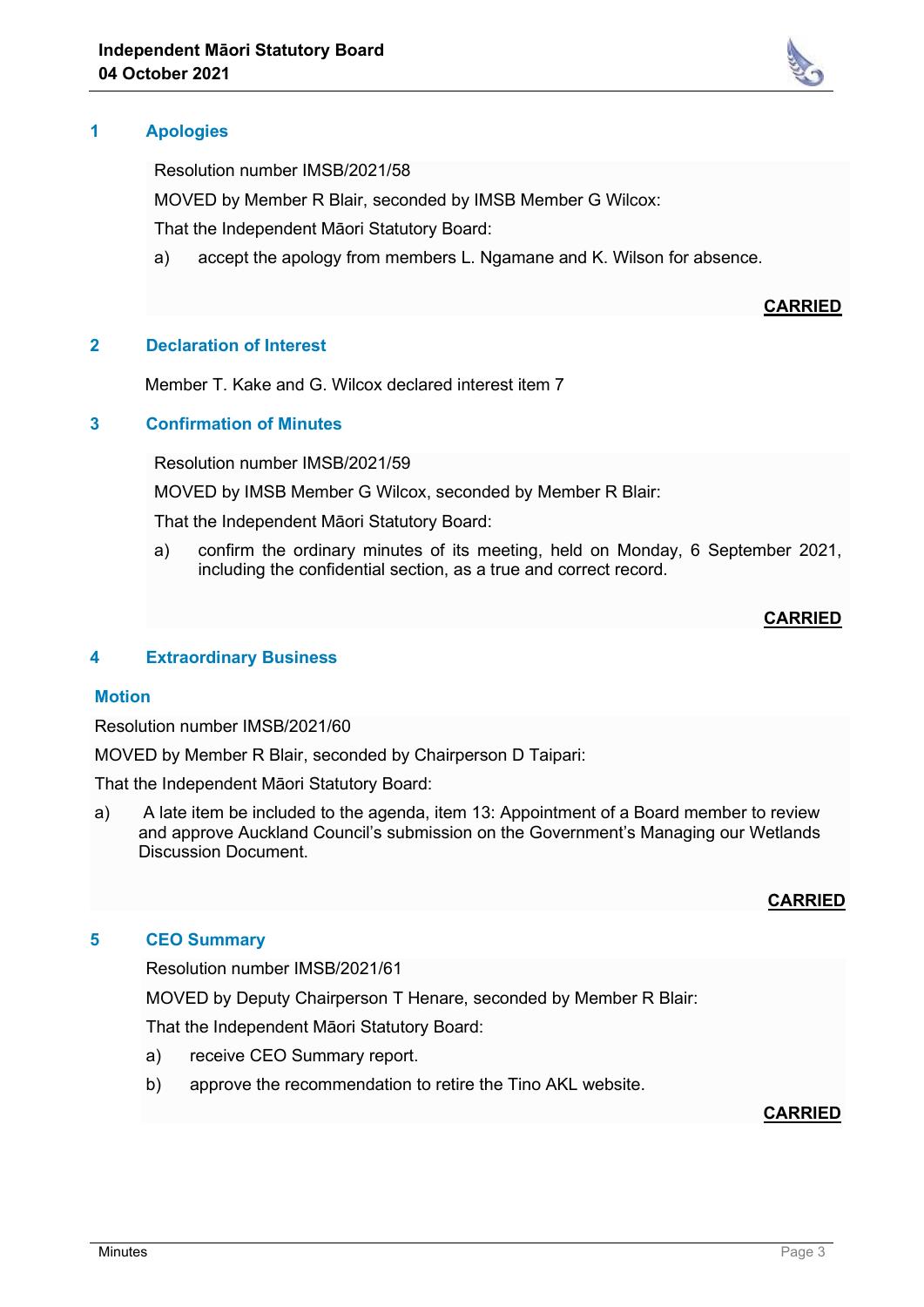# **6 Financial Report August 2021**

Resolution number IMSB/2021/62

MOVED by IMSB Member T Kake, seconded by Member R Blair:

That the Independent Māori Statutory Board:

a) receive the Financial Report for August 2021.

# **7 Cultural Update**

Resolution number IMSB/2021/63 MOVED by Member R Blair, seconded by IMSB Member G Wilcox: That the Independent Māori Statutory Board:

a) receive the Cultural update report.

#### **CARRIED**

# **8 Economic Update**

Resolution number IMSB/2021/64

MOVED by Member R Blair, seconded by IMSB Member T Kake:

That the Independent Māori Statutory Board:

a) receive the Economic Update report.

#### **9 Social Update**

Resolution number IMSB/2021/65

MOVED by Member R Blair, seconded by IMSB Member T Kake:

That the Independent Māori Statutory Board:

a) receive the Social update report.

#### **10 Environment Update**

Resolution number IMSB/2021/66 MOVED by IMSB Member G Wilcox, seconded by Chairperson D Taipari: That the Independent Māori Statutory Board:

a) receive the Environment update report.

#### **CARRIED**

# **11 Māori Design Position Paper**

Resolution number IMSB/2021/67

MOVED by Member R Blair, seconded by IMSB Member G Wilcox:



# **CARRIED**

**CARRIED**

**CARRIED**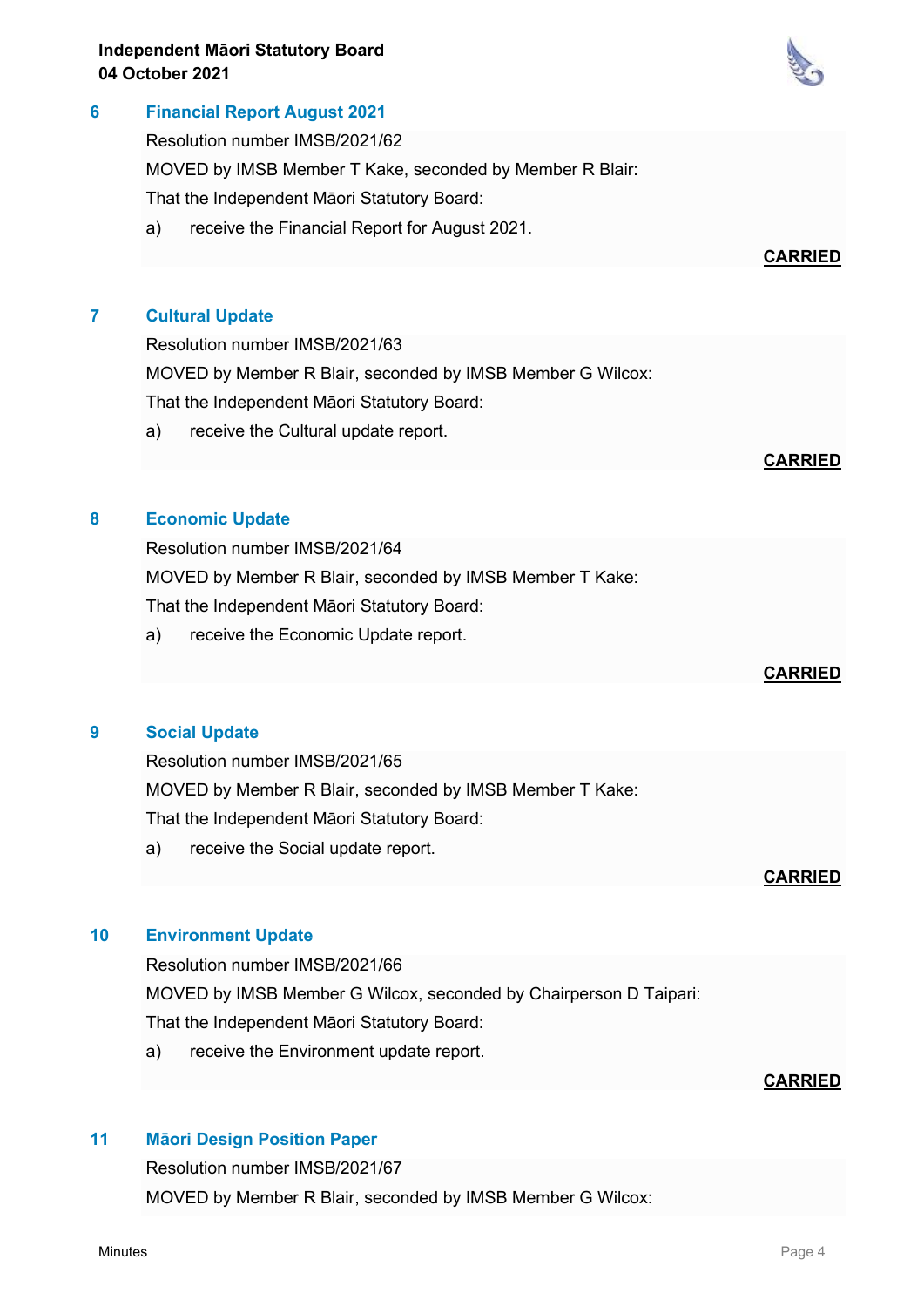

That the Independent Māori Statutory Board:

- a) receive the draft advocacy Māori urban design position paper.
- b) adopt the Māori urban design position paper as the Boards advocacy position to the Auckland Council Group on the importance of Māori urban design in Tāmaki Makaurau.

**CARRIED**

# **12 Independent Māori Statutory Board Schedule of Meetings 2022**

Resolution number IMSB/2021/68

MOVED by Chairperson D Taipari, seconded by Deputy Chairperson T Henare:

That the Independent Māori Statutory Board:

- a) receive the report on Independent Māori Statutory Board Schedule of Meetings 2022.
- b) approve the Independent Māori Statutory Board Schedule of Meetings 2022.

#### **CARRIED**

#### **13 Appointment of a Board member to review and approve Auckland Council's submission on the Government's Managing our Wetlands Discussion Document**

Resolution number IMSB/2021/69

MOVED by Chairperson D Taipari, seconded by IMSB Member G Wilcox:

That the Independent Māori Statutory Board:

a) appoint a Board member Tau Henare to join the Chair and Deputy Chair of the Planning Committee, the Chair of the Environment and Climate Change Committee, and the Deputy Mayor with delegated authority to approve Auckland Council's submission on central government's proposals in the 'Managing our wetlands discussion document' before 27 October 2021.

#### **CARRIED**

#### **14 Procedural motion to exclude the public**

MOVED by IMSB Member G Wilcox, seconded by Deputy Chairperson T Henare:

That the Independent Māori Statutory Board:

- a) exclude the public from the following part(s) of the proceedings of this meeting.
- b) agree that <<ENTER NAME, TITLE OF PERSON>> be permitted to remain for Confidential Item <<CONFIDENTIAL ITEM NO.>>:<<ITEM TITLE>> after the public has been excluded, because of their knowledge of <<SPECIFY>>, which will help the Independent Māori Statutory Board in its decision-making.

The general subject of each matter to be considered while the public is excluded, the reason for passing this resolution in relation to each matter, and the specific grounds under section 48(1) of the Local Government Official Information and Meetings Act 1987 for the passing of this resolution follows.

This resolution is made in reliance on section 48(1)(a) of the Local Government Official Information and Meetings Act 1987 and the particular interest or interests protected by section 6 or section 7 of that Act which would be prejudiced by the holding of the whole or relevant part of the proceedings of the meeting in public, as follows: